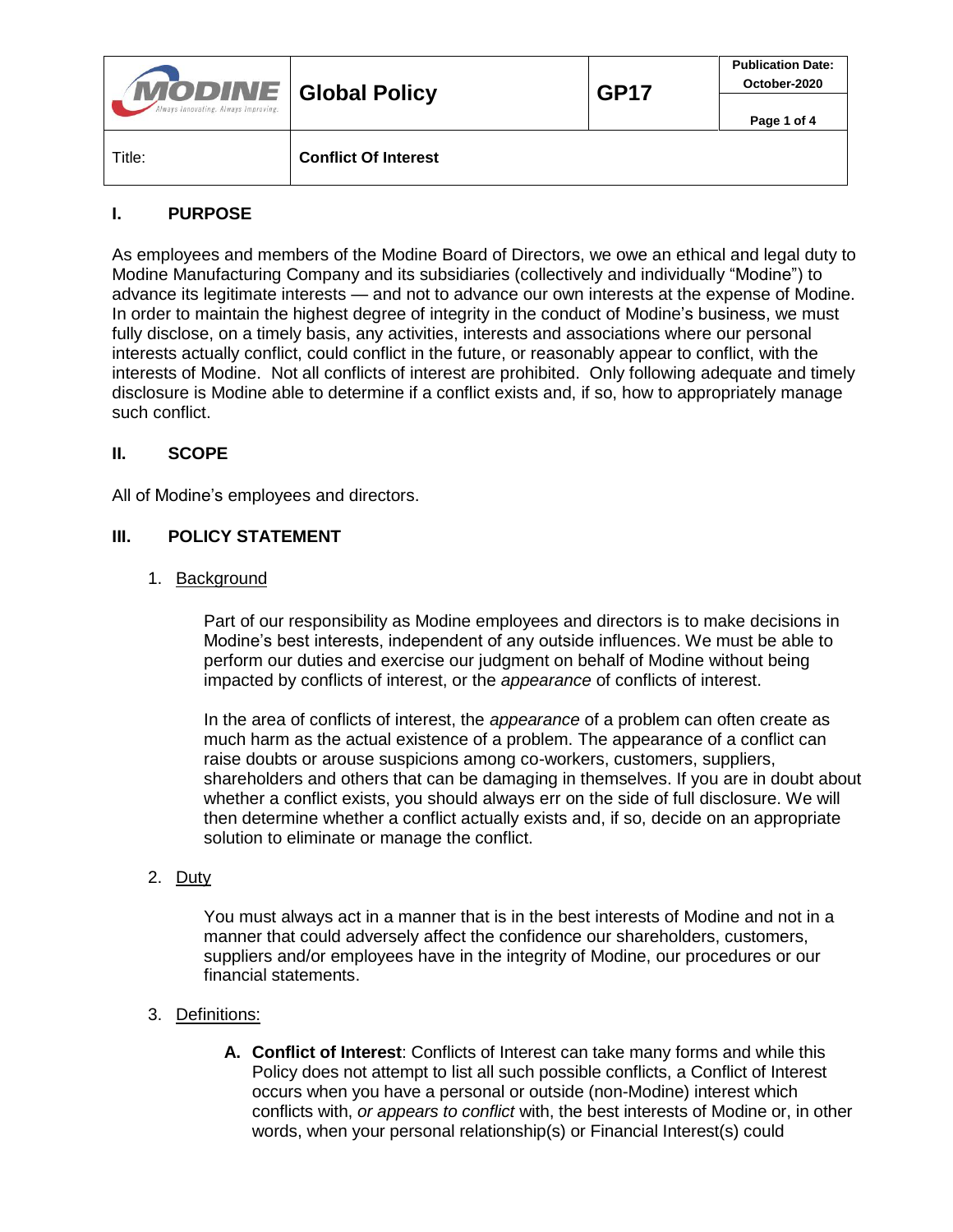| <b>MODINE</b> Global Policy<br>Always Innovating. Always Improving. |                             | <b>GP17</b> | <b>Publication Date:</b><br>October-2020 |
|---------------------------------------------------------------------|-----------------------------|-------------|------------------------------------------|
|                                                                     |                             |             | Page 2 of 4                              |
| Title:                                                              | <b>Conflict Of Interest</b> |             |                                          |

reasonably be seen as influencing your objectivity and duty to act in the best interests of Modine. Such interest(s) that could inappropriately affect your judgment or decision-making when you are performing your duties for Modine would include:

- 1. a Financial Interest in another company or in a transaction;
- 2. a personal relationship with someone; or
- 3. any other interest or relationship.
- **B. Corporate Opportunity**: a potential business transaction that an employee or director discovers through the use of Modine's property or information or the employee's or director's position with Modine.
- **C. Financial Interest**: an economic interest that could, or might reasonably be thought to, influence judgment or action. A "Financial Interest" does not include:
	- 1. the ownership of securities of a company which meet all of the following three conditions:
		- a. The securities are listed on a recognized stock exchange or traded on a regular over-the-counter basis; and
		- b. The combined holdings in the securities of you and all members of your Immediate Family constitute less than one percent of such company's outstanding securities; and
		- c. The combined holdings of the securities of you and all members of your Immediate Family are relatively insubstantial in amount as a personal investment; or
	- 2. the ownership of securities which meet all of the following three conditions:
		- a. The securities are issued by a privately-held company; and
		- b. The combined holdings in the securities of you and all members of your Immediate Family constitute less than ten percent of such company's outstanding securities; and
		- c. The combined holdings of the securities of you and all members of your Immediate Family are relatively insubstantial in amount as a personal investment.

# 4. Misappropriation of Corporate Opportunities

You should advance Modine's interests whenever the opportunity to do so arises. You may not take personal advantage of opportunities that belong to Modine, unless approved in advance by our Business Ethics Committee or the Audit Committee of our Board of Directors. For example, without full disclosure to and the prior written approval of our Business Ethics Committee or the Audit Committee of our Board of Directors, you may not:

- A. Purchase, sell or lease real estate or other facilities that you know or have reason to know that Modine may be interested in, or may need in the future; or
- B. Take personal advantage of an investment or business opportunity that properly belongs to Modine.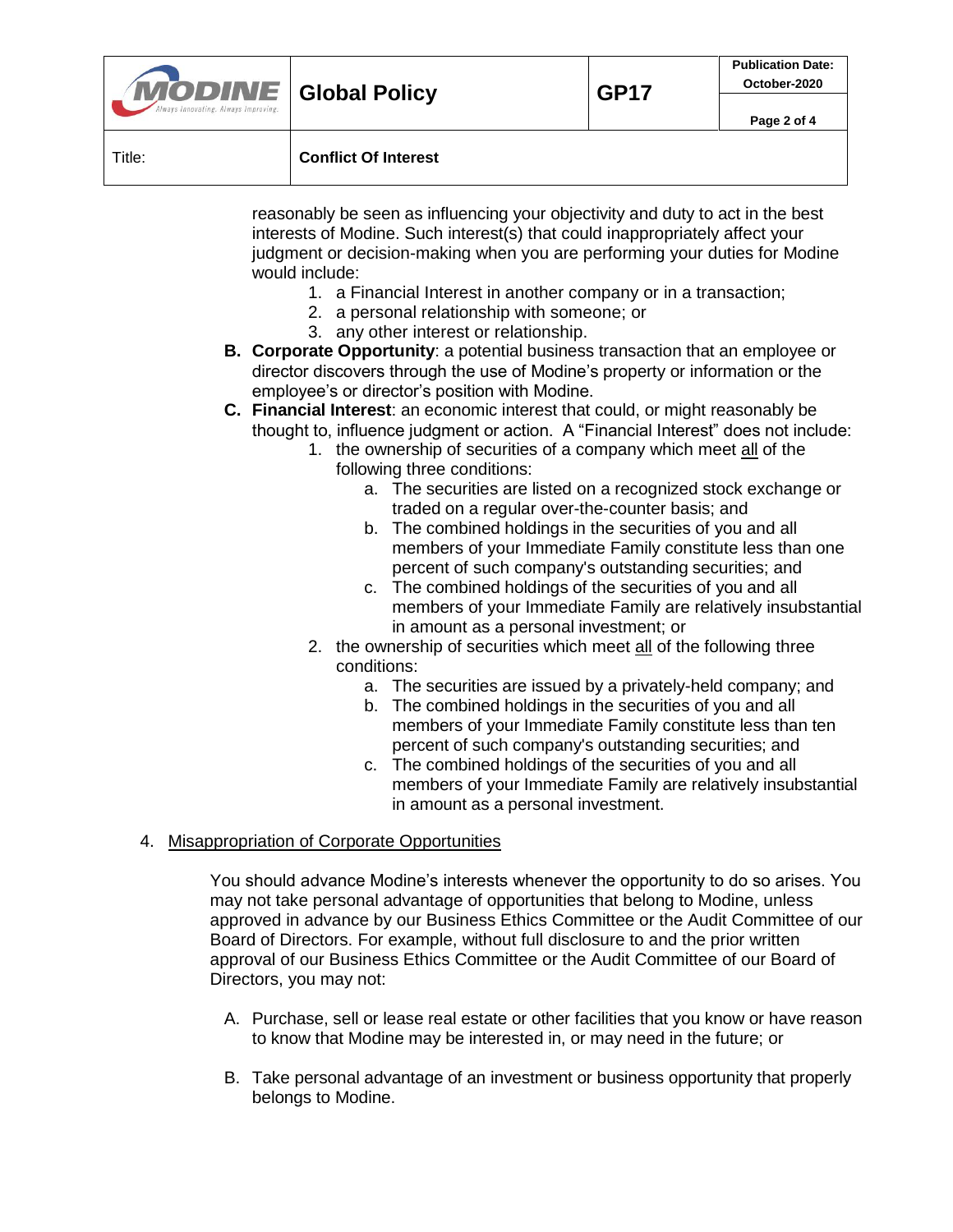| <b>MODINE</b> Global Policy<br>Always Innovating. Always Improving. |                             | <b>GP17</b> | <b>Publication Date:</b><br>October-2020 |
|---------------------------------------------------------------------|-----------------------------|-------------|------------------------------------------|
|                                                                     |                             |             | Page 3 of 4                              |
| Title:                                                              | <b>Conflict Of Interest</b> |             |                                          |

### 5. Gifts and Entertainment

Modine's reputation and, to a large extent, our success, are based on integrity. While the exchange of business courtesies can help build business relationships, accepting or providing business courtesies that are excessive or inappropriate can harm Modine's reputation. This can potentially be problematic because business courtesies can be viewed as attempts to influence the performance of duties and could create a conflict of interest. For detailed information on our policy governing gifts and entertainment, **please refer to our Anti-Corruption and our Third-Party Gift & Entertainment Policies**.

### 6. Public Service and Charitable Activities

As part of Modine's commitment to being involved in the communities where we work and live, you are encouraged to make contributions of personal time and/or financial resources to charitable, educational, and community-service organizations. Your service on behalf of charitable and community organizations, however, can result in a conflict or the appearance of a conflict even where no personal gain or economic interest is involved.

For example, if you become aware that an organization with which you are involved in a significant way seeks to do business with Modine — such as a charity that is contemplating purchasing HVAC equipment — you must disclose your relationship with the charity as outlined in Paragraph 8, below.

You are discouraged from seeking donations to charitable causes from Modine's suppliers and business partners. If you find yourself in a situation where you believe that such a solicitation would be appropriate, you must first obtain the written approval of our Business Ethics Committee before contacting the supplier or business partner.

### 7. Pre-Existing Situations Giving Rise to Conflicts

Given the evolving nature of our business, including the acquisition of new lines of business, Conflicts of Interest and the appearance of a conflict can change over time. Where an activity or transaction exists prior to a development that creates a conflict situation, you must make full disclosure as outlined in Paragraph 8, below, as soon as you learn of the existence of an actual or apparent conflict of interests.